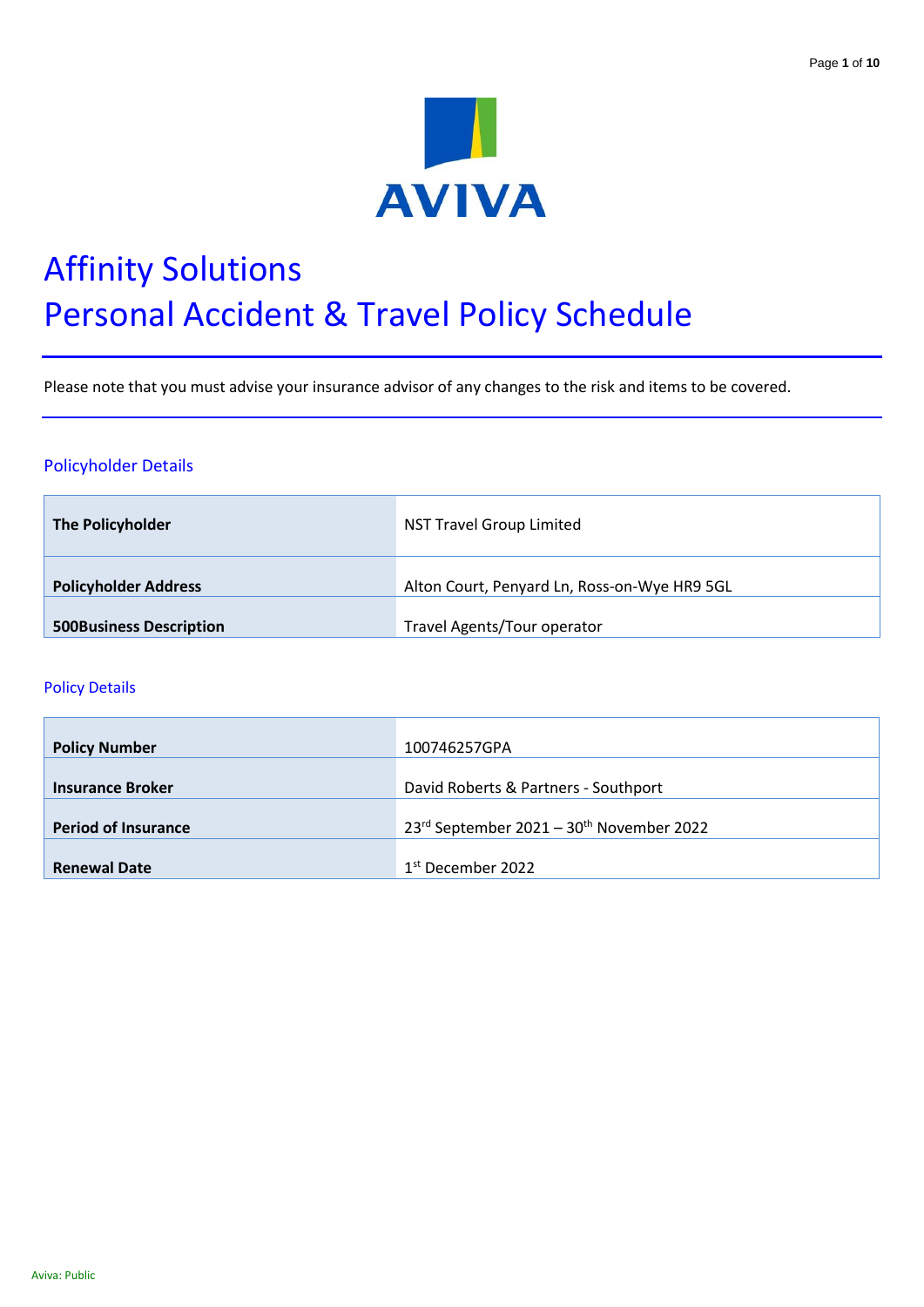| Category | <b>Insured Persons</b>                                     |
|----------|------------------------------------------------------------|
|          | Any person forming part of a Participating School or Group |

| Category | <b>Operative Time</b>                                                                                                                                                                                                                                                                                                                              |
|----------|----------------------------------------------------------------------------------------------------------------------------------------------------------------------------------------------------------------------------------------------------------------------------------------------------------------------------------------------------|
| A        | Any Insured Journey organised by the Policyholder which is undertaken by<br>an Insured Person with the authorisation of the Participating School or<br>Group involving travel from the place of official assembly                                                                                                                                  |
|          | In respect of Insured Journeys of less than one day's duration cover shall be<br>operative from the time of leaving the place of official assembly until arrival<br>back to the place of dispersal                                                                                                                                                 |
|          | In respect of Insured Journeys of more than one day's duration, cover is<br>extended to include travel directly from the Insured Person's home address<br>to the place of official assembly at the commencement of the trip and travel<br>directly from the place of dispersal to the Insured Person's home address<br>upon completion of the trip |

| <b>Personal Accident whilst Travelling</b> |                   |
|--------------------------------------------|-------------------|
| Accidental bodily injury resulting in:     | <b>Category A</b> |
| <b>Death</b>                               | £25,000           |
|                                            |                   |
| <b>Loss of Sight</b>                       | £25,000           |
| Loss of Hearing one ear                    | £6,250            |
| Loss of Hearing both ears                  | £25,000           |
| <b>Loss of Limb</b>                        | £25,000           |
| <b>Loss of Speech</b>                      | £25,000           |
| <b>Permanent Total Disablement* (PTD)</b>  | £25,000           |
| <b>Permanent Partial Disablement</b>       | Not Insured       |
| <b>Temporary Total Disablement</b>         | Not Insured       |
| <b>Temporary Partial Disablement</b>       | Not Insured       |
| <b>Excess Period</b>                       | n/a               |
| <b>Benefit Period</b>                      | n/a               |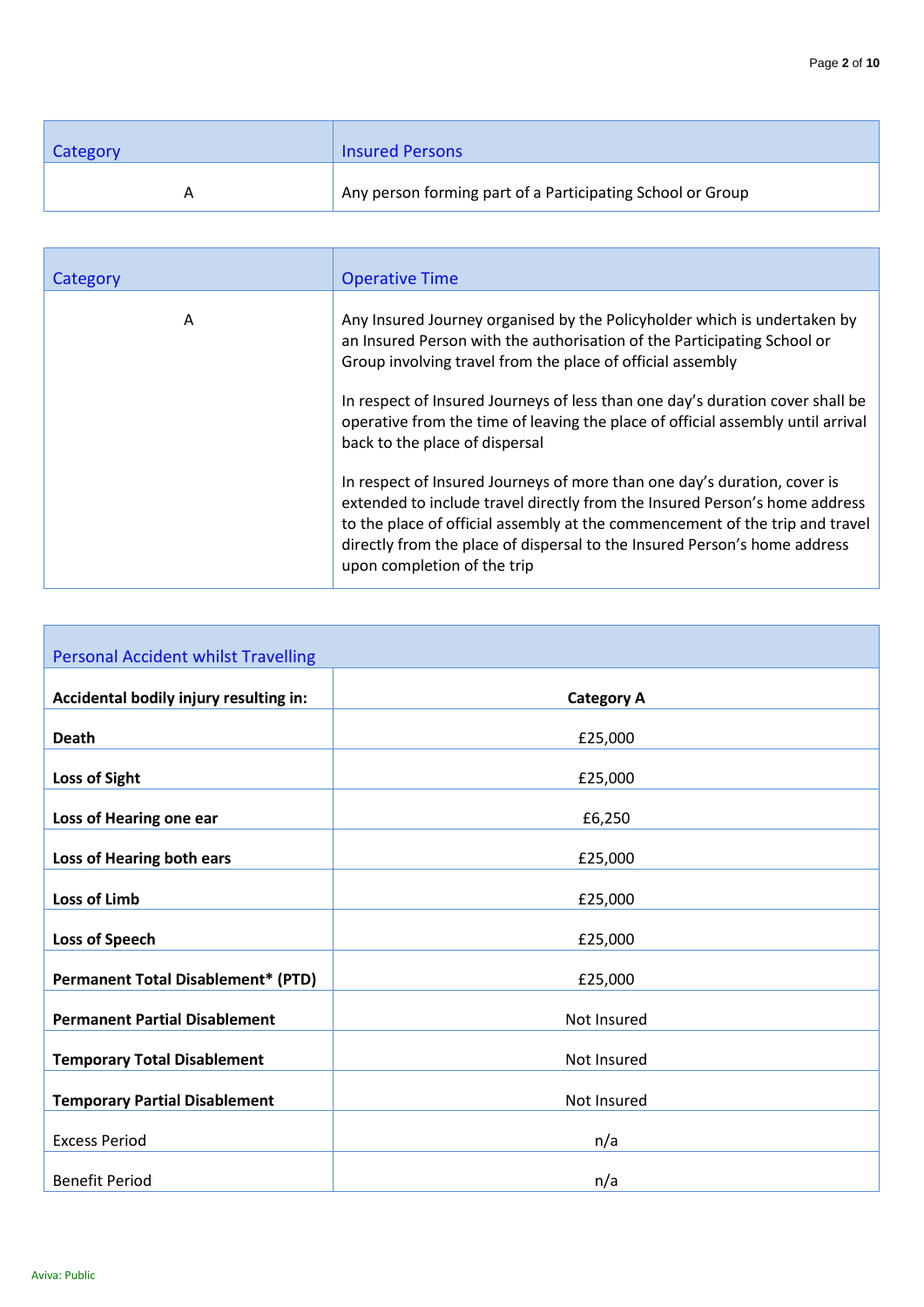# \*The basis of cover for permanent total disablement is any and every occupation

| Maximum Benefit any one Insured Person |         |
|----------------------------------------|---------|
|                                        |         |
| <b>Death and Capital Sums:</b>         | £25,000 |
|                                        |         |
| <b>Temporary Total Disablement:</b>    | Nil     |
|                                        |         |
| <b>Temporary Partial Disablement:</b>  | Nil     |

| <b>Travel</b>                                                                                 |               |                                                                                                         |
|-----------------------------------------------------------------------------------------------|---------------|---------------------------------------------------------------------------------------------------------|
| <b>Benefit description for Category</b>                                                       | <b>Excess</b> | <b>Sum Insured</b>                                                                                      |
| <b>Medical and Emergency Travel Expenses</b>                                                  | Nil           | Unlimited                                                                                               |
| (cover does not apply in the UK or Country of Residence)                                      |               |                                                                                                         |
| Transportation of Personal Belongings to the United Kingdom or<br><b>Country of residence</b> | Nil           | £1,000                                                                                                  |
| <b>Personal Belongings</b>                                                                    | £20           | £3,500                                                                                                  |
| Single Article limit - £1,000<br><b>Sports Equipment</b>                                      | £50           |                                                                                                         |
| <b>Money</b>                                                                                  | £20           | £1,500                                                                                                  |
| <b>Cancellation, Curtailment or Change of Itinerary</b>                                       | £25           | £5,000                                                                                                  |
| <b>Travel Delay</b>                                                                           | N/A           | £50 after for the first 4 hours, £50 for<br>each complete 4 hours thereafter up<br>to a maximum of £750 |
| <b>Missed Departure</b>                                                                       | N/A           | Up to £1,000                                                                                            |
| <b>Kidnap and Ransom</b><br><b>Consultants Costs</b>                                          | N/A           | £300 per day up to a maximum of<br>£25,000<br>Up to £250,000                                            |
|                                                                                               |               |                                                                                                         |
| <b>Personal Liability</b>                                                                     | N/A           | £5,000,000                                                                                              |
| <b>Legal Expenses</b>                                                                         | N/A           | £50,000                                                                                                 |

| <b>Maximum Accumulation Limits</b> |            |
|------------------------------------|------------|
| <b>Any One Aircraft:</b>           | £5,000,000 |
| Any One Accident:                  | £5,000,000 |

Ē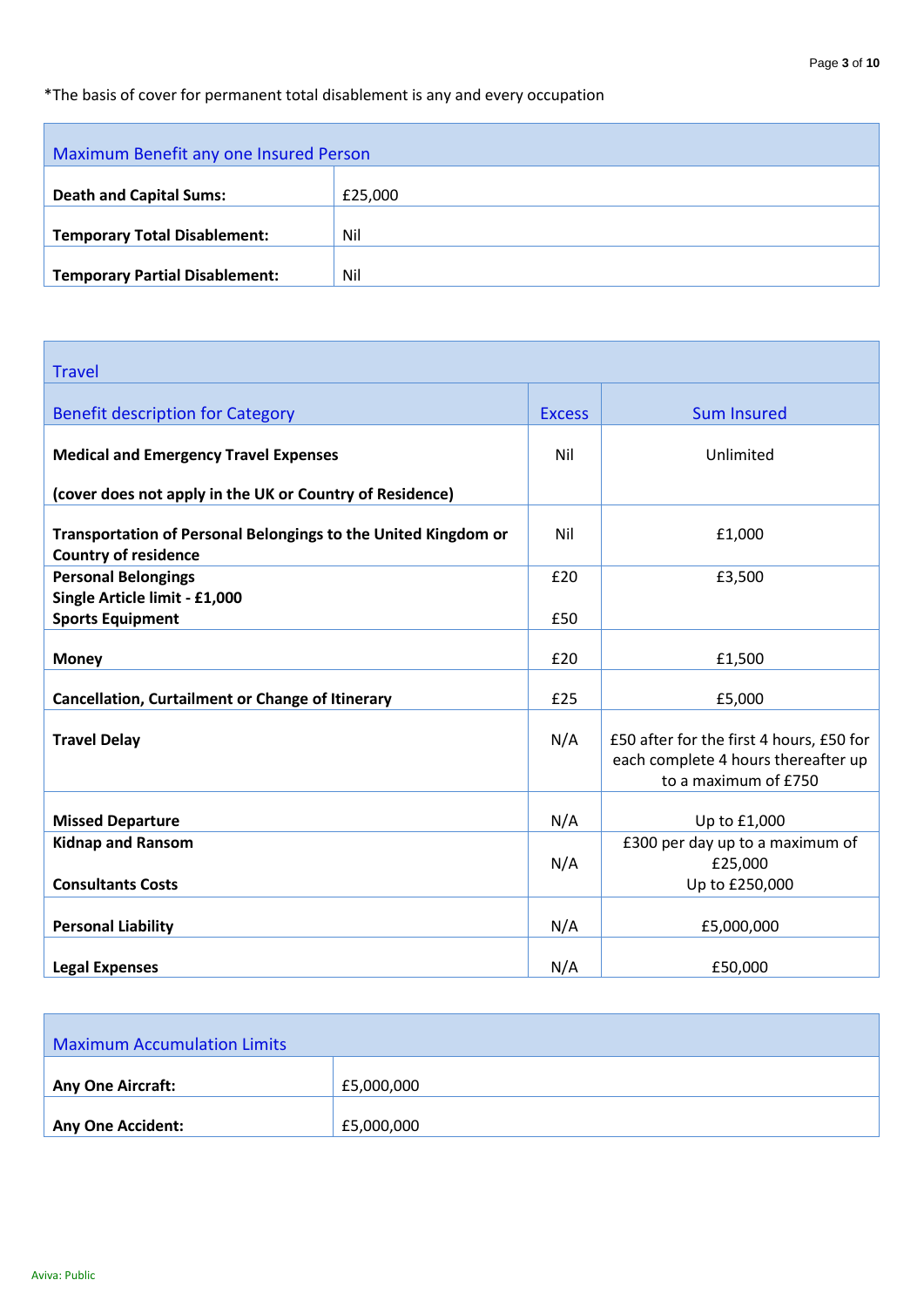Endorsement applicable to this Policy

#### **Endorsement 1 – Policy Definitions**

It is noted and agreed that the following Policy Definition is added to the Policy Definitions section:

#### **Participating School or Group**

Any educational establishment, school or group that has purchased a package tour or trip with the Policyholder

#### **Endorsement 2 – Policy Definitions**

It is noted and agreed that the definition of Insured Journey is deleted and replaced with the following:

#### **Insured Journey**

- (a) In respect of the Cancellation, Curtailment or Change of Itinerary section, Cancellation cover for an Insured Journey commences from the time the journey is booked and ends when the journey begins provided the policy is in force at the time of the claim.
- (b) For all other sections under this policy cover commences at the point the Insured Person leaves their residence and returns to the Insured Persons residence irrespective of the renewal date of the policy

#### **Endorsement 3 – Policy Definitions**

It is noted and agreed that the following Policy Definition is added to the Policy Definitions section:

#### **Disruptive Pupil**

An Insured Person that is pupil of the Policyholder who in the opinion of the group leader is acting in such a manner that they cannot reasonably be allowed to continue or complete the Insured Journey.

#### **Endorsement 4 – Policy Definitions**

It is noted and agreed that the definition of United Kingdom is deleted and replaced with the following:

#### **United Kingdom**

For the purposes of this policy means England, Scotland, Wales and Northern Ireland or Country of Residence

#### **Endorsement 5 – Medical and Emergency Travel Expenses – Cover**

It is noted and agreed that the following is added to the Medical and Emergency Travel Expenses section:

In the event of the Insured Person sustaining Accidental Bodily Injury or contracting an Illness during the course of an Insured Journey We will pay up to the sum insured shown in the Schedule for

(e) Personal Belongings transporting the Insured Person(s) Personal Belongings back to the United Kingdom

#### **Endorsement 6 - Supplementary Travel & Accommodation Expenses**

It is noted and agreed that the following is added to the Medical and Emergency Travel Expenses section: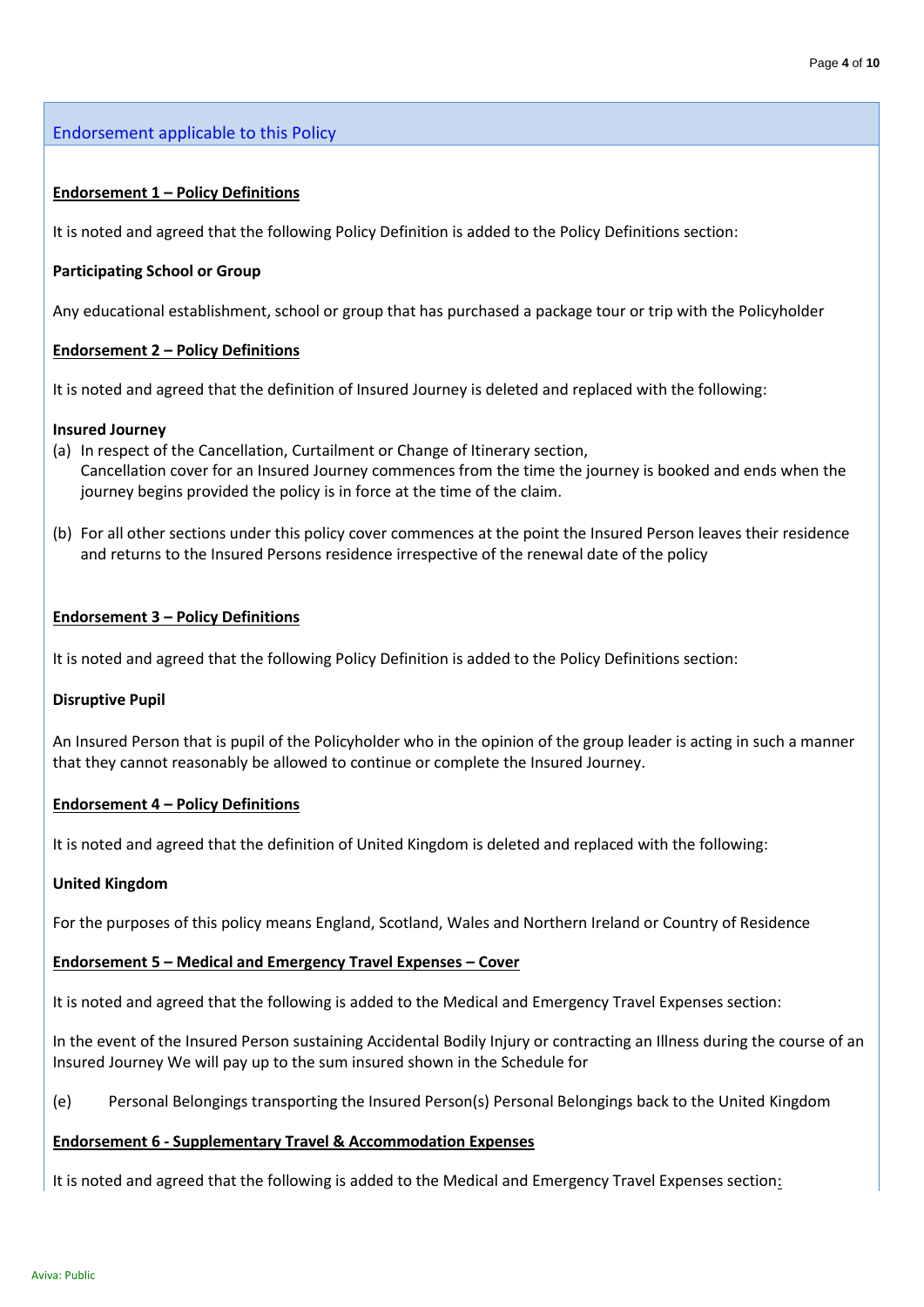# **Supplementary Travel Expenses in the United Kingdom or Country of Residence**

If during a Period of Insurance the Insured Person becomes ill or sustains Accidental Bodily Injury during an Insured Journey within United Kingdom or their Country of residence and requires Hospital treatment We will indemnify the Insured Person for

(1) All reasonable transportation costs by ambulance or air ambulance and costs incurred in providing qualified medical staff to accompany the Insured Person to a Hospital local to the Insured Person's home address, subject to the agreement of a Qualified Medical Practitioner up to £1,000.

(2) Up to a maximum of £100 in transporting the Insured Person to their home address following discharge from Hospital by a Qualified Medical Practitioner.

(3) Up to £1,000 in the event of the death of an Insured Person for the costs incurred in transporting the Insured Person's body and their Personal Belongings to their home address (excluding funeral and interment costs).

# **Supplementary Accommodation Expenses in the United Kingdom or Country of Residence**

If during a Period of Insurance the Insured Person becomes ill or sustains Accidental Bodily Injury during an Insured Journey within United Kingdom or Country of Residence and requires Hospital treatment as an in-patient at a Hospital not less than a radius of 50 miles from their home address We will indemnify the Insured Person for travel and accommodation expenses necessarily incurred by up to two relatives, or friends of the Insured Person who on advice from a Qualified Medical Practitioner are advised to travel to or remain with the Insured Person up to £250 per person.

# **Endorsement 7 - Cancellation, Curtailment or Change of Itinerary — Cover**

It is noted and agreed that the following is added to the Cancellation, Curtailment or Change of Itinerary:

# **Disruptive Pupil**

If during the Period of Insurance and in the course of an Insured Journey an Insured Person returns to the United Kingdom to accompany a Disruptive Pupil, We will indemnify;

- a) You or the Insured Person in respect of expenses incurred up to £10,000 per Insured Person
- or
- b) You or the Insured Person up to 50% of expenses incurred by the Disruptive Pupil up to £10,000 unless such expenses are otherwise recoverable.

# **Endorsement 8 - Cancellation, Curtailment or Change of Itinerary — Cover**

It is noted and agreed that the Replacement cover is deleted and replaced with:

# **Replacement**

When an Insured Journey has been cut short following departure as a direct and necessary result of any cause outside Your or the Insured Person(s) control including accompanying a Disruptive Pupil back to the United Kingdom We will reimburse You or the Insured Person for the reasonable additional cost of travel and accommodation necessarily incurred as a direct result of

(a) returning the Insured Person to the United Kingdom or normal Country of Residence (if different)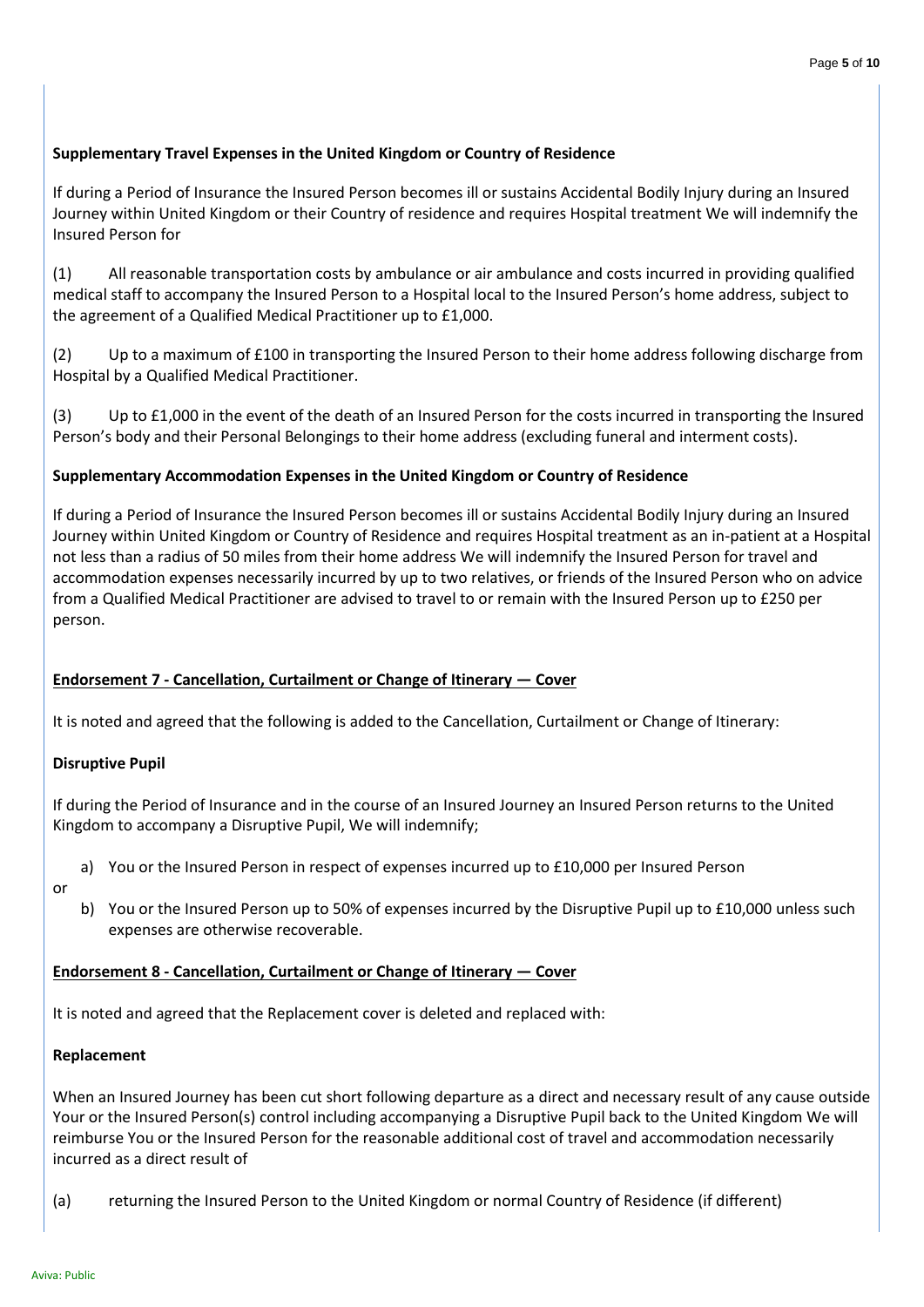(b) sending a replacement to assume the duties of the original Insured Person

up to a limit of £10,000.

#### **Endorsement 9 – Winter Sports Extension**

It is noted and agreed that the following cover below is included.

#### **Winter Sports Equipment**

(1) If Your winter sports equipment is lost, stolen or damaged by accident during Your trip, We will pay for their replacement or repair, which ever is the lower, after making an allowance for wear and tear and loss of value using the scale below.

Up to 1 year old, up to 90% of the price You paid Up to 2 years old, up to 70% of the price You paid Up to 3 years old, up to 50% of the price You paid Up to 4 years old, up to 50% of the price You paid Up to 5 years old, up to 20% of the price You paid Over 5 years old, Nothing

#### **The most We will pay**

is £500 for each Insured Person.

(2) If You hire winter sports equipment and it is lost, stolen or damaged by accident during Your trip, We will pay for its replacement or repair. The most We will pay is £400 for each Insured Person.

(3) If We pay under items (1) or (2) above, We will also pay to hire replacement winter sports equipment for the rest of Your trip. The most We will pay under Item (3) is £200 for each Insured Person.

#### **Endorsements applicable**

#### **Special Conditions**

(1) You must take reasonable care to keep the winter sports equipment safe. If the winter sports equipment is lost or stolen, You must take all reasonable steps to get it back.

(2) If the winter sports equipment is lost or damaged by an authority, a transport company or hotel, You must report the details of the loss or damage to them in writing and get written confirmation.

(3) If winter sports equipment is lost or damaged by an airline You must

(a) get a property irregularity report

(b) give written notice of the claim to the airline within the time limit in their conditions of carriage (You should also keep a copy)

(c) keep all travel tickets and tags if You claim under this policy.

(4) You must be able to prove that You were responsible for the lost, stolen or damaged items and the purchase price. If You do not do this, it may affect Your claims.

#### **What is not covered**

We will not pay for the following

(1) The first £50 for each claim for each Insured Person.

(2) Deliberate or malicious damage to winter sports equipment caused by the Insured Person.

(3) Loss or damage to winter sports equipment caused by the Insured Person's carelessness or neglect.

(4) Wear and tear, loss of value and damage caused by moth or vermin, or any process of cleaning, repairing or restoring.

(5) Losses from motor vehicles.

(6) Any loss or theft which You do not report to the police within 24 hours of discovery and get a written report for (where it is not possible to obtain a police report You must provide other dependant proof of loss such as a letter from Your transport company or resort management).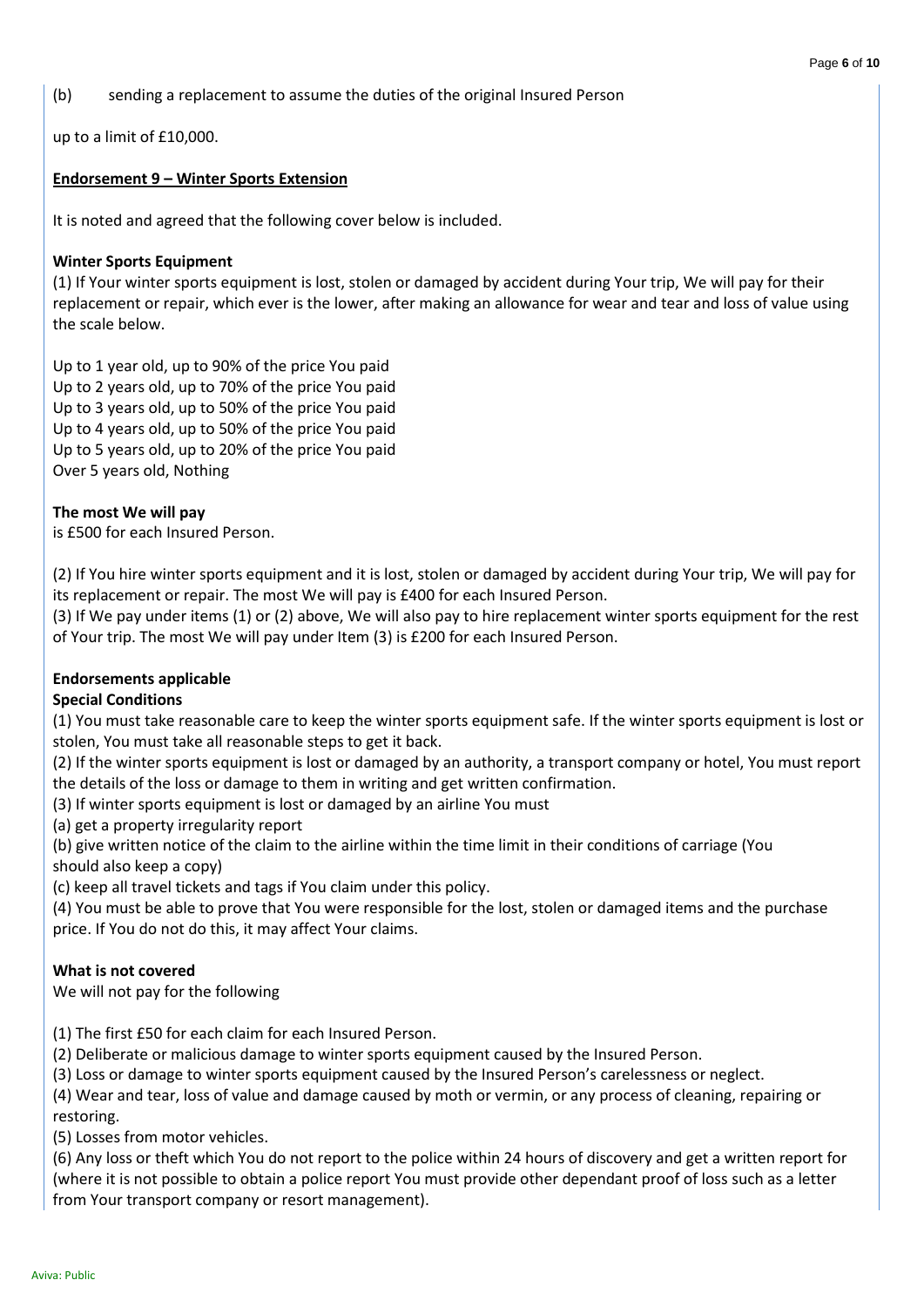(7) Winter sports equipment that is damaged while it is being used.

(8) Anything excluded under the Policy Exceptions.

#### **Delay due to Avalanche**

We will cover You for the cost of extra travel and accommodation if an avalanche delays Your arrival at or departure from the booked resort.

**The most we will pay**

The most We will pay for each Insured Person is £200.

**What is not covered** We will not pay for the following

(1) Anything excluded under the Policy Exceptions.

# **Piste Closure**

(This section does not apply to cross country skiing.)

We will pay You one of the following

(1) £20 a day (up to £300 in total) towards the costs You have to pay to travel to another resort if there is not enough snow, too much snow or high winds which result in all ski lifts and ski schools at Your booked resort being closed. (2) £30 a day (up to £300 in total) for each day Your resort stays closed if there is not enough snow, too much snow or high winds which result in all ski lifts and ski schools at Your booked resort being closed and there is no other resort available.

# **What is not covered**

We will not pay for the following

(1) Trips within the United Kingdom, and within Europe the cover only applies during the period 1<sup>st</sup> December to 15<sup>th</sup> April.

(2) You must provide evidence that confirms the piste closures from either Your tour operator or resort management. (3) Anything excluded under the Policy Exceptions.

# **Ski Pack**

If, due to illness or injury, You are medically certified as being unable to ski or board We will pay the proportionate cost of Your non-refundable ski pack. The ski pack includes lessons from a ski school, ski hire and the cost of any lift pass.

**The most we will pay** The most We will pay for each Insured Person is £300.

# **Endorsements applicable**

**What is not covered**

We will not pay for the following

(1) If You do not get a written report from a doctor at the start of the injury or illness to confirm the dates You were unable to ski.

(2) Anything excluded under the Policy Exceptions.

# **Inability to take part in Winter Sports activities**

If, due to injury or illness during the Insured Journey, You cannot take part in winter sports activities, We will pay You £20 compensation for each day You were prevented from doing so.

**The most we will pay**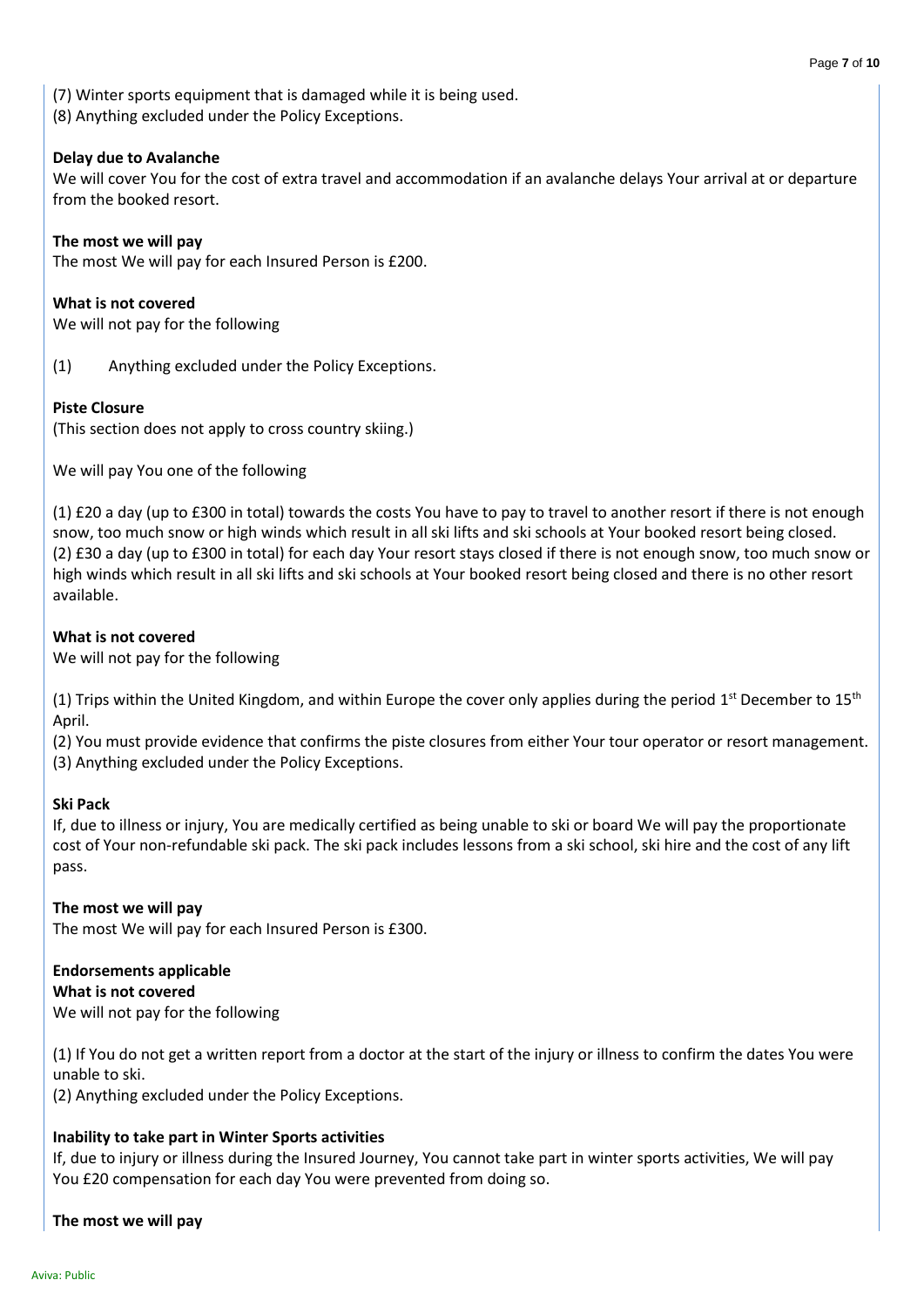The most We will pay for each Insured Person is £200.

#### **What is not covered**

- (1) Any claims arising from an illness from which the Insured Person is aware of and travelling against medical advice.
- (2) Medical Expenses incurred in the United Kingdom or normal country of residence.
- (3) The Insured Person travelling against the advice of a medical practitioner.
- (4) Anything excluded under the Policy Exceptions.

### **Endorsement 10 – Water Sports Extension**

We will pay up to £20 a day per Insured Person for each day the Insured Person is unable to participate in any prebooked programme of water-based activities because of adverse weather conditions or the facilities had been closed by the river police. The maximum we will pay is £200 per Insured person

# **Endorsement 11 – Dental Injury**

In respect of category A, If during a Period of Insurance an Accident occurs during an Insured Journey and causes Dental Injury to an Insured Person We will pay up to £1,000 for treatment which the Insured Person requires whilst in resort only

The total benefit payable shall not exceed £1,000 for each Insured Person in respect of any one Accident.

# **Endorsement 12 – Policy Exceptions**

# **COVID-19 Additional Cancellation Cover**

The following additional Cancellation Cover supersedes the below Covid-19 Exclusion

# **Cancellation**

If You or the Insured Person are forced to cancel an Insured Journey as a direct result of one of the following:

A) The Insured Person being admitted to hospital due to a positive Covid-19 test up to 28 days before the commencement of their Insured Journey

B) being diagnosed by a Qualified Medical Practitioner as having tested positive with Covid-19 up to 14 days before the commencement of their Insured Journey

C) The Insured Person is contacted by a representative of the UK Government's Test and Trace service due to the probability of having contracted COVID-19, and are instructed to self-isolate for a period of time which prevents the Insured Person from the commencement of their Insured Journey

We will reimburse You or the Insured Person for all nonreturnable deposits, advance payments and other charges paid or due to be paid by You or the Insured Person for travel and accommodation in respect of the Insured Journey. The maximum We will pay any one claim and in the aggregate are stated in the policy wording.

# **COVID-19 Exclusion**

In respect of Cancellation, Curtailment and Change of Itinerary We will not provide cover for any claim (other than what is covered under the COVID-19 Additional Cancellation Cover) in any way directly or indirectly caused by, resulting from or in connection with any of the following, regardless of any other cause or event contributing concurrently or in any other sequence: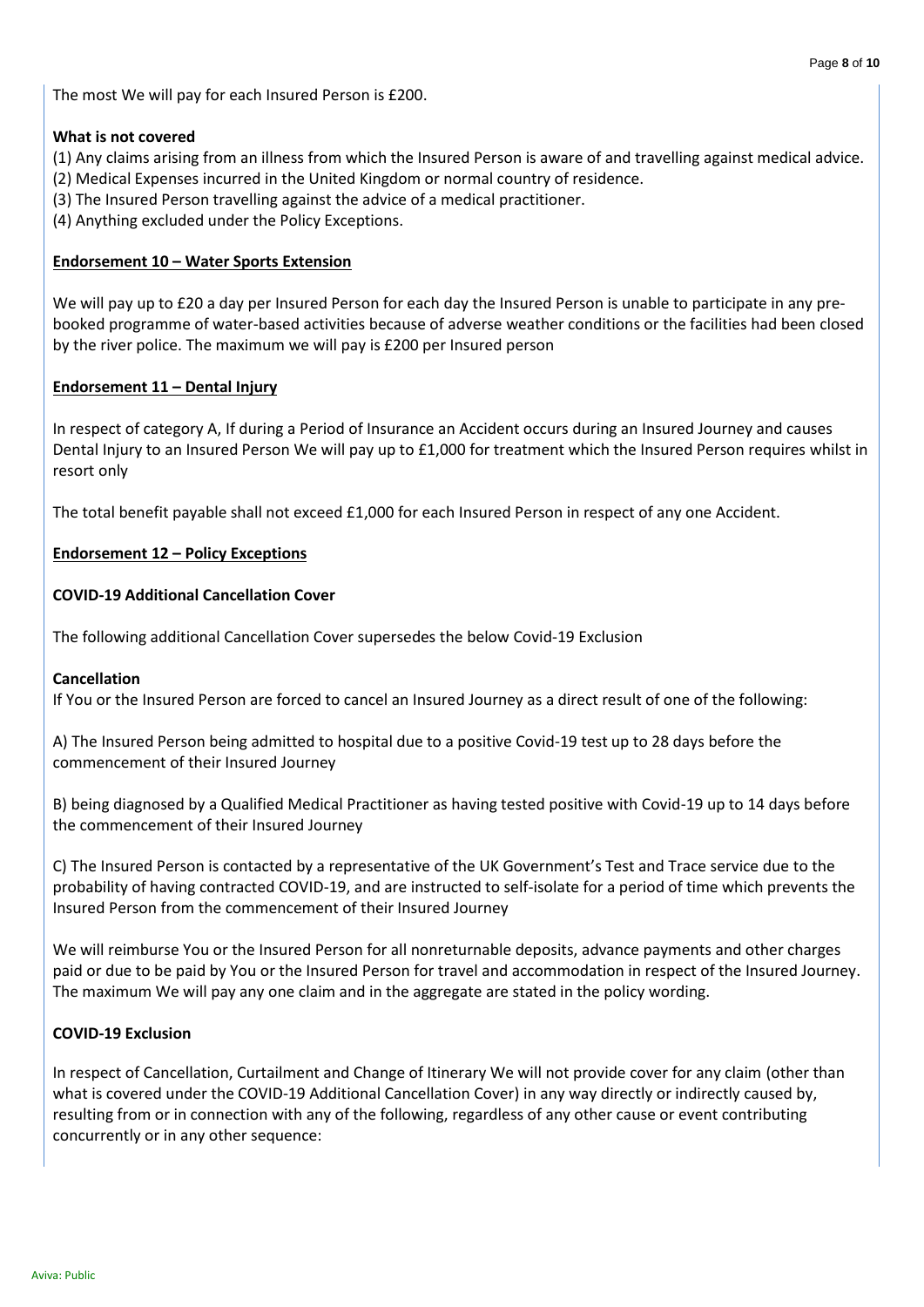any Coronavirus (including but not limited to SARS-CoV, SARS-CoV-2 and MERS-CoV) or any disease caused by any Coronavirus (including but not limited to Severe Acute Respiratory Syndrome, COVID-19 and Middle East Respiratory Syndrome); or

any mutation or variation of any virus or disease referred to under a. above, or any other disease caused by any such mutated or varied virus,

including, without limitation to the scope of the foregoing:

i any measures taken by any governmental, public or other authority or any other person for the prevention, suppression, mitigation, cleaning or removal of any virus or disease referred to in a. or b. above; or

ii any fear or threat of a., b. or i. above.

#### **Endorsement 14 – Personal Belongings – Policy Exceptions**

It is noted and agreed that Personal Belongings Exception 5 is deleted an replaced with: (5) Loss which is not reported to the local police, appropriate authorities or hotel within 24 hours of its discovery and a written report obtained (in the case of an airline the Insured Person will need to obtain a property irregularity report)

#### **Endorsement 15 – Money**

In respect of Category A, it is noted and agreed that We will indemnify the party leader of any **Participating School or Group** to the sum of £3,500 and £250 for any other party member and not as previously stated.

#### **Endorsement 16 – Money – Policy Exceptions**

It is noted and agreed that Money Exception 2 is deleted an replaced with:

(2) Loss which is not reported to the local police, appropriate authorities or hotel within 24 hours of its discovery and a written report obtained (in the case of an airline the Insured Person will need to obtain a property irregularity report)